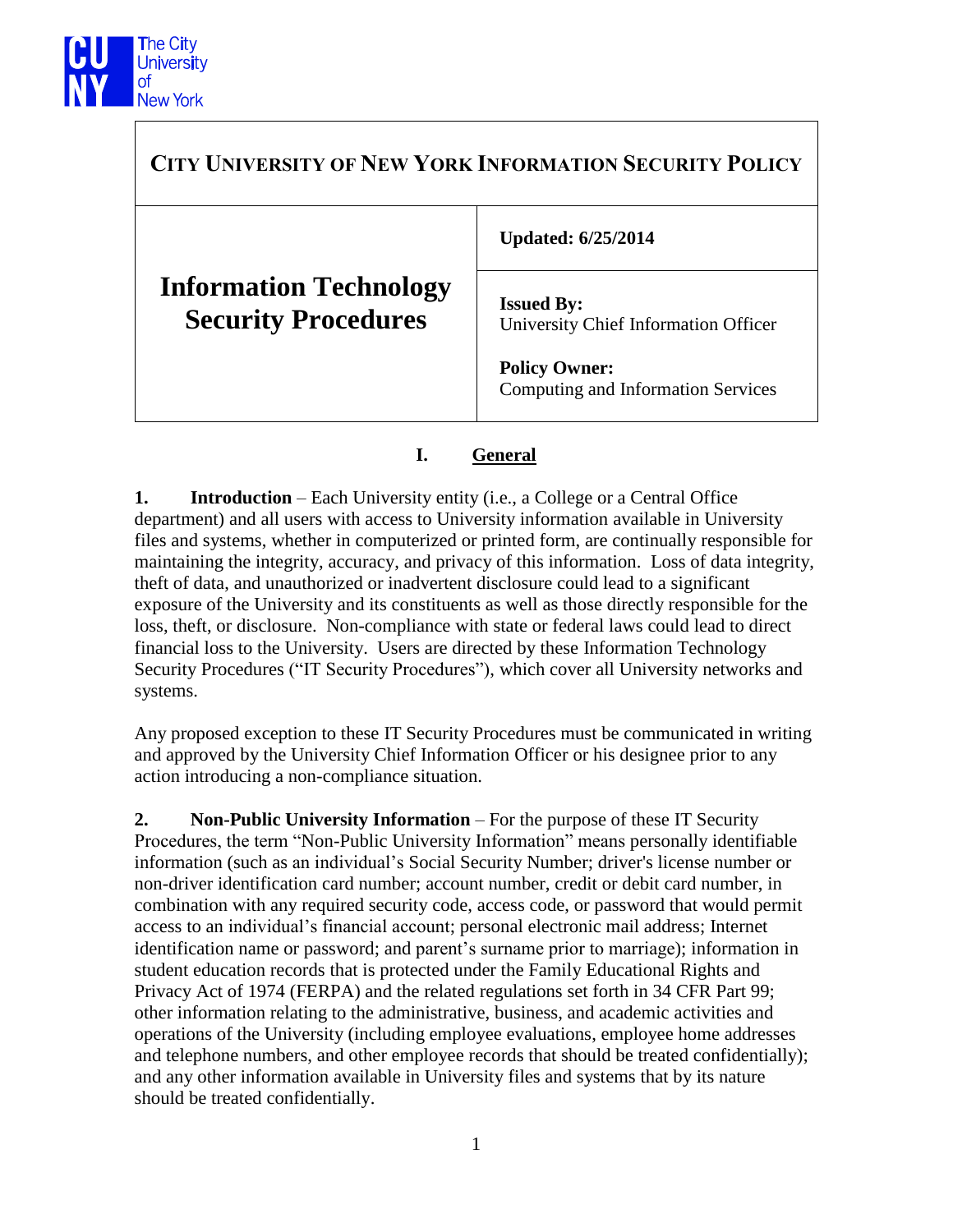

# **II. Access Issues**

#### **3. Access to University Information**

(a) General. Access to University information available in University files and systems, whether in electronic or hard copy form, must be limited to individuals with a strict need to know, consistent with the individual's job responsibilities.

(b) Employees Permitted Access to Non-Public University Information. Except as provided elsewhere in this section 3, access to Non-Public University Information must be restricted to full-time and regular part-time employees of the University and its related entities, the University's adjunct faculty, and employees of the University's contractors who have been permitted such access under a written agreement with the University. All employees permitted access to Non-Public University Information must be specifically reviewed by the Vice President of Administration or the equivalent at the College or in the Central Office department involved in accordance with section 4 below.

(c) Employees Requiring Waiver. Employees of the University or its related entities who are not full-time and regular part-time employees (e.g., individuals hired as part of a temporary staff augmentation or in connection with an individual project), University adjunct faculty, or employees of the University's contractors who have been permitted access to Non-Public University Information under a written agreement with the University may not be permitted any such access, except pursuant to the waiver procedure set forth in section 3(e) below.

(d) CUNY Students. CUNY Students may not be permitted any access to Non-Public University Information, except pursuant to the waiver procedure set forth in section 3(e) below. For the purpose of these IT Security Procedures, "CUNY Students" means all students enrolled in any academic program, or taking any course or courses, at the University, except the following:

- (i) students who are also University adjunct faculty,
- (ii) employees of the University or its related entities or contractors who are taking a Continuing Education course at the University,
- (iii) employees of the University or its related entities or contractors who are taking a credit-bearing course at a College other than where they are employed, and
- (iv) employees of the University or its related entities who are taking a creditbearing course at the College where they are employed, provided they are taking the course pursuant to a tuition waiver program under a collective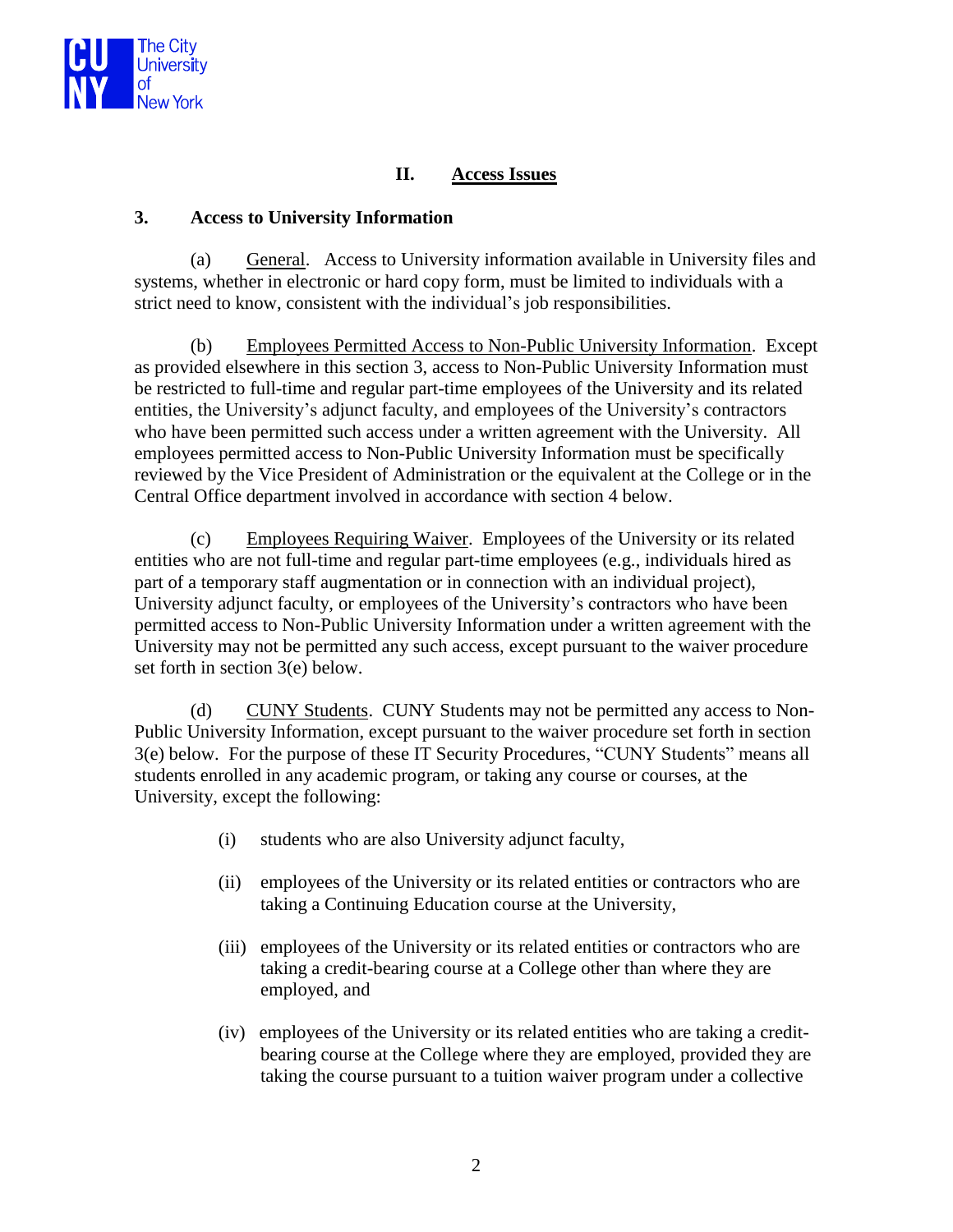

bargaining agreement, or are excluded from collective bargaining and are taking the course under a University tuition waiver policy.

(e) Waiver Procedure. An individual who is not permitted access to Non-Public University Information under sections 3(c) and (d) above may be permitted such access on a strict need to know basis, consistent with the individual's job responsibilities, but only if a waiver is granted by the University Chief Information Officer or his designee following a written request by the Vice President of Administration or equivalent at the College or in the Central Office department involved. Any waiver granted will be limited to a specific period of time, which may not exceed one year. In order to extend the waiver after expiration, this waiver procedure must be repeated. The written waiver request must state:

- the specific status of the individual as an employee of the University or one of its related entities or contractors and/or as a CUNY Student,
- the type and form of access that is being requested,
- the length of time for which access is being requested,
- the reasons for permitting such access, and
- how and by whom the individual will be supervised.

The Vice President of Administration or equivalent at the College or in the Central Office department will be responsible for maintaining all documentation of any waiver request and disposition.

(f) Acknowledgment of University Policy. All employees described in section 3(b) above and all employees and CUNY Students granted a waiver under section 3(e) above must acknowledge, by signature, receiving a copy of the University's Policy on Acceptable Use of Computer Resources (available at [http://security.cuny.edu\)](http://security.cuny.edu/) and these IT Security Procedures.

**4. Review of Access to University Files and Systems** – Each University entity must review, at least once during each of the fall and spring semesters, individuals having any type of access to University files and systems and must remove user IDs and access capabilities that are no longer current. This review includes, but is not limited to, access to University networks, applications, sensitive transactions, databases, and specialized data access utilities.

An attestation letter of such review must be completed by the Vice President of Administration or the equivalent at the College or in the Central Office department and submitted to the University Information Security Officer no later than the date specified in the instructions for completing the attestation letter. Documentation showing the review steps taken in arriving at the attestation must be retained in the office of the Vice President of Administration or the equivalent at the College or in the Central Office department and be made available for further review by the University Information Security Officer and internal/external audit entities as appropriate.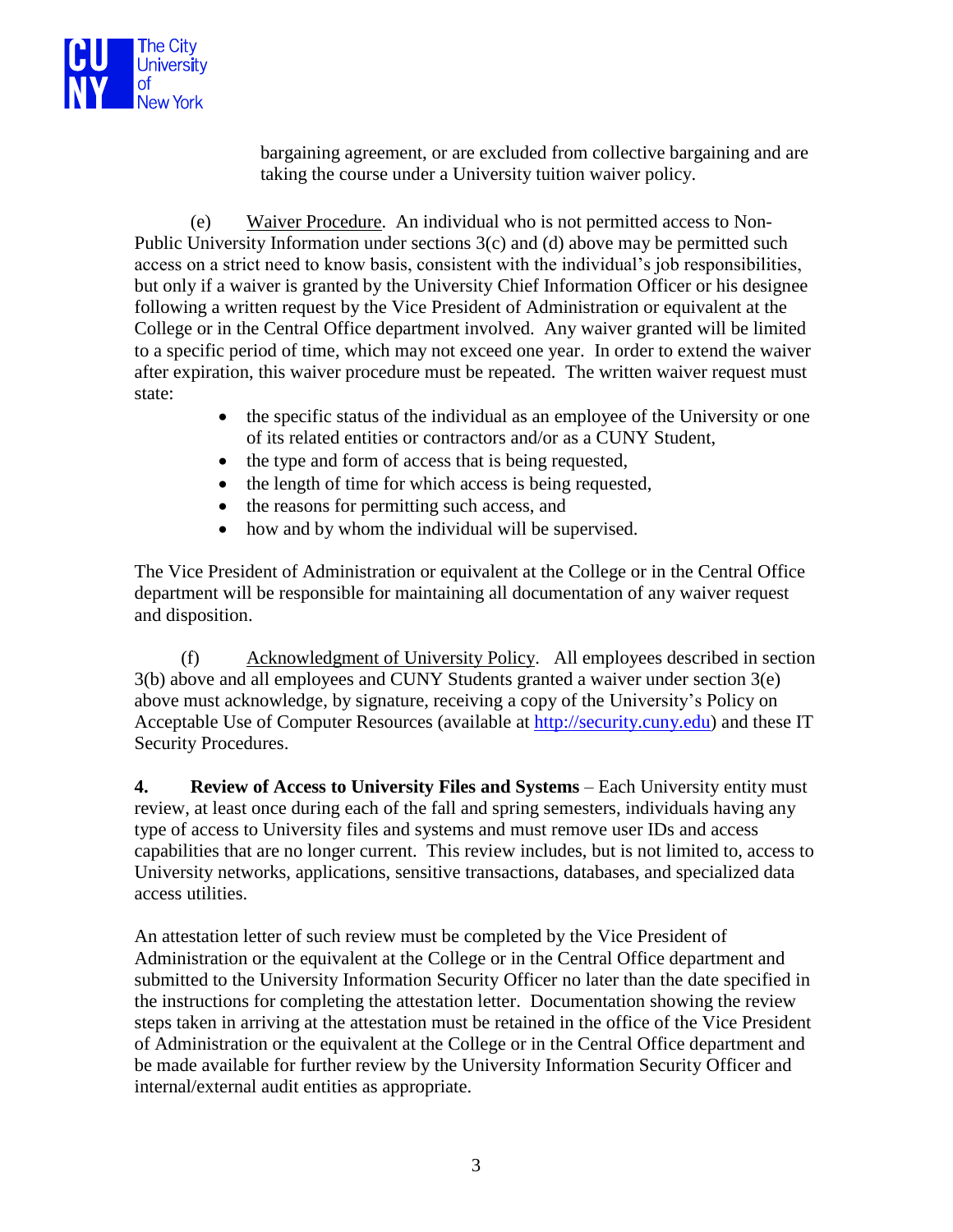

**5. Severance of Access upon Termination or Transfer of Employment** – Access to University files and systems must be removed no later than an individual's last date of employment. User IDs must not be re-used or re-assigned to another individual at any time in the future.

For job transfers, access to University files and systems must be removed no later than the individual's last date in the old position and established no sooner than his or her first date in the new position.

In special circumstances where underlying information attributed to a user ID must be retained and made accessible from another user ID, approval must be obtained from both the Vice President of Administration or the equivalent at the College or in the Central Office department and the University Information Security Officer. Such arrangements, if approved, will be for a fixed duration of time, determined on a case-by-case basis.

**6. Authentication** – Users of University files and systems must use an individually assigned user ID to gain access to any University network or application.

**7. User IDs** – Users of University files and systems other than technical employees within Information Technology departments at a College or in the Central Office must have no more than one individually assigned user ID per system. The user ID must be in a format consistent with University naming standards, clearly identifiable to a user, and not shared.

Generic-named user IDs used in background/batch processes or peer-to-peer processes and multiple user IDs required to maintain, support, and operate systems by technical employees within Information Technology departments at a College or in the Central Office may be allowed under limited circumstances, provided that use of such identities is auditable, individual user accountability is assigned to each of these identities, oversight is administered by line management of the user assigned to the account, and use of these accounts is specifically approved by the Chief Information Officer or the equivalent at the College or in the Central Office department.

Each University entity must maintain an accurate record of the person to whom each user ID has been assigned, including name, title, level of access, office, department, and phone number.

**8. Passwords** – Passwords and private encryption keys must be treated as Non-Public University Information and, as such, are not to be shared with anyone. A password must be entered by the user each time he or she authenticates to a University system. Use of auto-complete features to expedite or script user logins (e.g., "Windows Remember My Passwords?") is prohibited.

All passwords must be changed at least every 180 days. Accounts which have privileged access must be changed at least every 60 days. Privileged access accounts are identities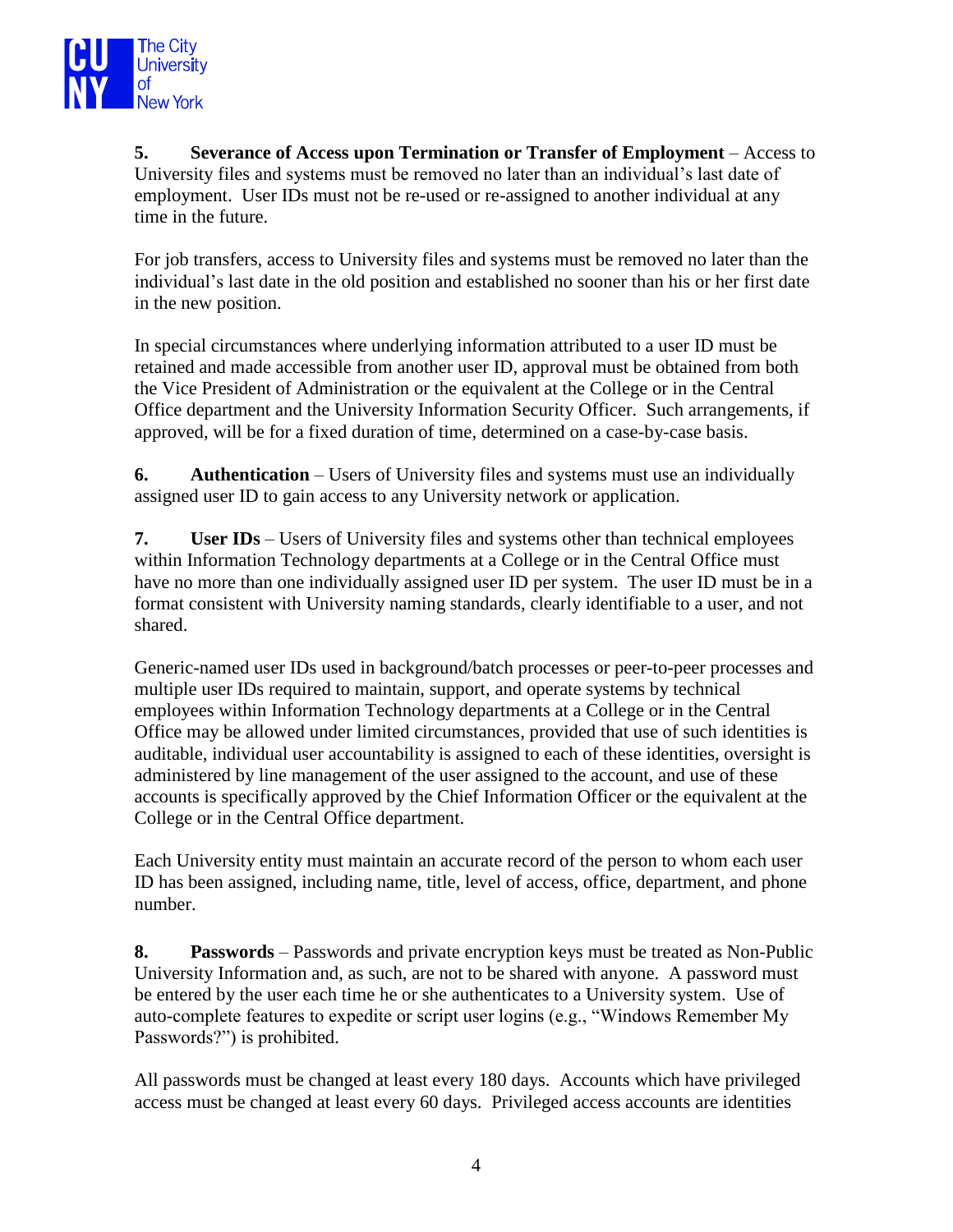

with elevated authority across multiple user accounts and/or system-wide permission rights, typically named *root*, *administrator*, *admin* or *supervisor*. Passwords should not be based on personal information (e.g., family names, pets, hobbies, and friends) and should be difficult to guess. Passwords should be at least eight characters in length. Each University entity may adopt more stringent password controls.

**9. Remote Access** – Access to administrative and academic support systems from non-University locations is allowed only through secure remote connections (e.g., VPN) that provide for unique user authentication and encrypted communications. The Chief Information Officer or the equivalent at the College or in the Central Office department must approve in writing all requests for remote access capability.

## **III. Disclosure Issues**

### **10. Disclosure of Non-Public University Information**

(a) General Rule. Unless otherwise required by law, users of University files and systems must not disclose any Non-Public University Information (as defined in section 2 above) to the general public or any unauthorized users.

(b) Definition of Social Security Numbers. For the purpose of these IT Security Procedures, the term "Social Security Number" means the nine digit account number issued by the U.S. Social Security Administration and any number derived therefrom. It does not include any number that has been encrypted.

(c) Special Rules for Social Security Numbers. Unless required by law, users of University files and systems must not:

- (i) Intentionally communicate to the general public or otherwise make available to the general public in any manner an individual's Social Security Number.
- (ii) Publicly post or display an individual's Social Security Number or place a Social Security Number in files with unrestricted access.
- (iii) Print an individual's Social Security Number on any card or tag required for the individual to access products, services, or benefits provided by the University.
- (iv) Print an individual's Social Security Number on any identification badge or card, including any time card.
- (v) Require an individual to transmit his or her Social Security Number over the Internet, unless the connection is secure or the Social Security Number is encrypted.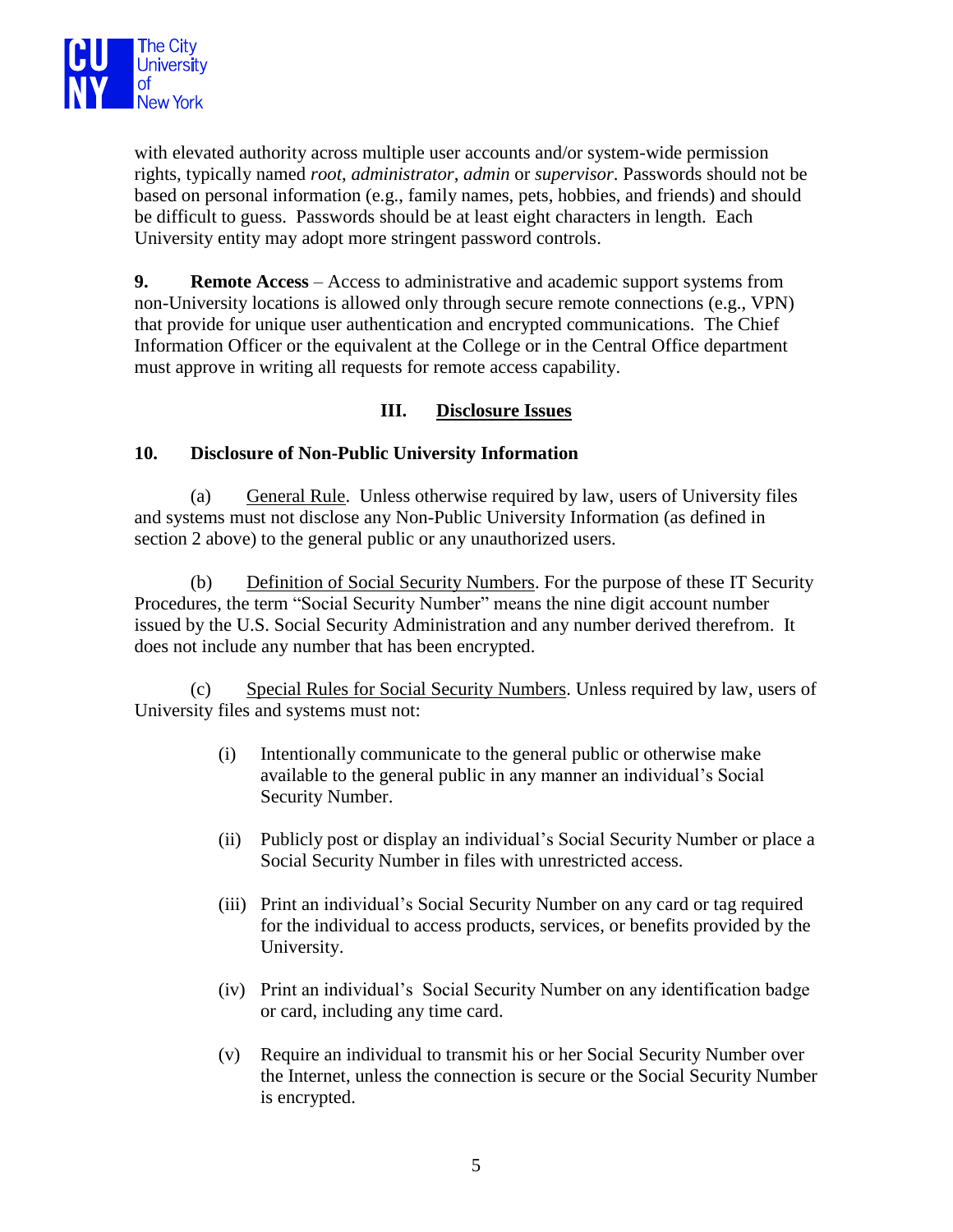

- (vi) Require an individual to use his or her Social Security Number to access an Internet website, unless a password or unique personal identification number or other authentication device is also required to access the Internet website.
- (vii) Include an individual's Social Security Number, except the last four digits thereof, on any materials that are mailed to the individual, or in any electronic mail that is copied to third parties, unless state or federal law requires the Social Security Number to be on the document to be mailed. Notwithstanding this paragraph (vii), Social Security Numbers may be included in applications and forms sent by mail, including documents sent as part of an application or enrollment process, or to establish, amend, or terminate an account, contract, or policy, or to confirm the accuracy of the Social Security Number. A Social Security Number that is permitted to be mailed under this paragraph (vii) may not be printed, in whole or in part, on a postcard or other mailer not requiring an envelope, or visible on the envelope or without the envelope having been opened.
- (viii) Encode or embed a Social Security Number in or on a card or document, including, but not limited to, using a bar code, chip, magnetic strip, or other technology, in place of removing the Social Security Number as required by this section 10.
- (ix) Transmit an individual's Social Security Number onto portable devices without encryption as specified in section 13 below.

These special rules do not prevent the collection, use, or release of a Social Security Number as required by state or federal law, or the use of a Social Security Number for internal verification, fraud investigation, or administrative purposes.

**11. Web Accessible Data** – Because Non-Public University Information must not be made accessible to the general public, all University web pages must be programmed with a parameter to prevent the caching of Non-Public University Information by Internet search engines. Directory/folder listings of files through a web page must be disabled. Secure and encrypted data transfer protocols must be used when uploading data to a web site.

### **12. Security Incident Response and Reporting**

(a) Acknowledgment and Reporting of Security Incidents. Each Chief Information Officer or the equivalent at a College or in a Central Office department must, within 24 hours of receipt by his or her College or department, acknowledge or respond in writing to any initial security incident report issued by the University Chief Information Officer or the University Information Security Officer. The Chief Information Officer or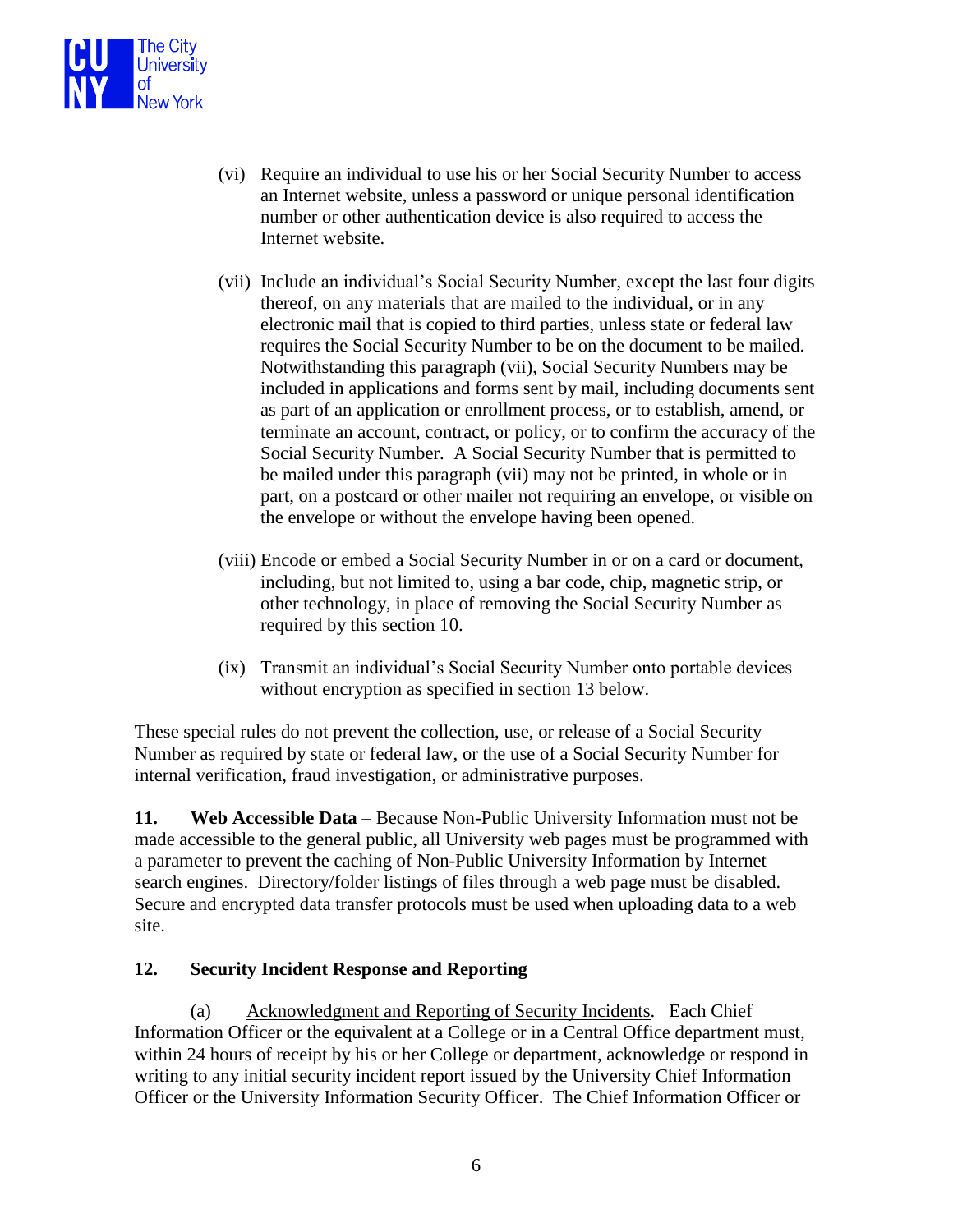

the equivalent at the College or in the Central Office department must make a full written report of such incident to the University Chief Information Officer and the University Information Security Officer, including root cause identification, explanation of the remediation plan, and extent of data loss, within 72 hours of the College's or department's receipt of the initial security incident report.

(b) CUNY Breach Reporting Procedure. The CUNY Breach Reporting Procedure (available at http://security.cuny.edu) must be followed whenever a security incident occurs involving the unauthorized disclosure of any of the following Non-Public University Information without encryption:

- (i) Social Security Number;
- (ii) driver's license number or non-driver identification card number; or
- (iii) account number, credit or debit card number, in combination with any required security code, access code, or password that would permit access to an individual's financial account.

(c) Limiting Disclosure. When any Non-Public University Information has been disclosed without valid authorization and encryption, all reasonable efforts must be taken to eliminate further disclosure, including immediate disconnection of any computer device involved from the University network.

**13. Portable Devices/Encryption** – The Non-Public University Information listed in section 12(b) above must not be stored, transported, or taken home on portable devices (e.g., laptops, flash drives) of any type without specific approval of both the Vice President of Administration or the equivalent at the College or in the Central Office department and the University Information Security Officer. Where approval is granted, additional password protection and encryption of data are required. In addition, the Non-Public University Information listed in section 12(b) above stored on non-portable devices or transmitted between devices (e.g., servers, workstations) must be encrypted. The University has made encryption tools available to staff and faculty to comply with the requirements of this procedure.

**14. Safeguarding and Disposal of Devices and Records Containing Non-Public University Information** – Whenever records containing Non-Public University Information are subject to destruction under the CUNY Records Retention and Disposition Schedule (available at http://policy.cuny.edu/text/toc/rrs), the storage devices such as hard disk drives and other media (e.g. tape, diskette, CDs, DVDs, cell phones, digital copiers, or other devices) and hard copy documents that contain such information must be securely overwritten or physically destroyed in a manner that prevents unauthorized disclosure. While in use, such devices and documents must not be left open or unattended on desks or elsewhere for extended periods of time.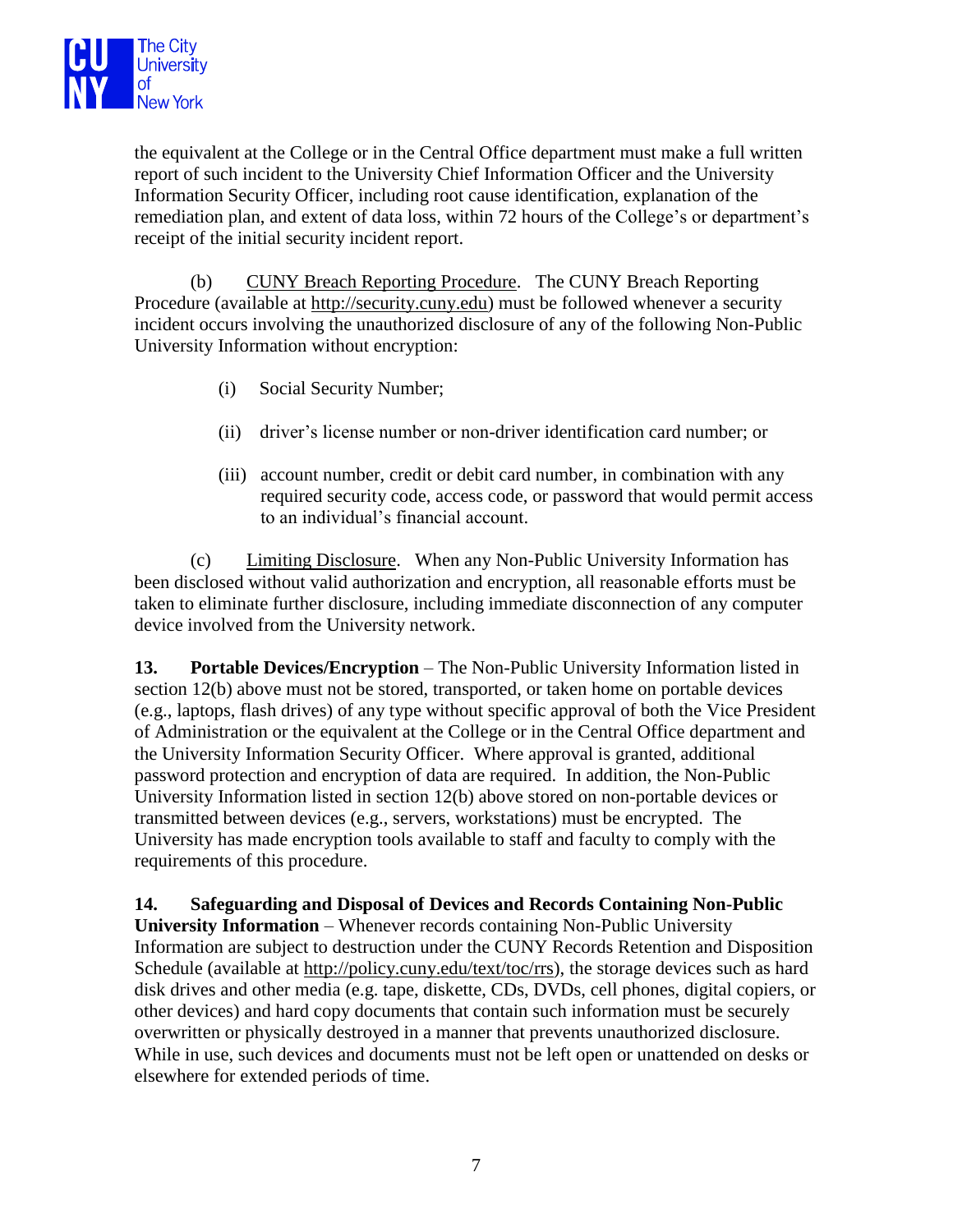

## **IV. Maintenance of Data and Systems**

#### **15. Change of Data in Records**

(a) Authorization of Changes. When updates are not part of normal business processing, individuals within Information Technology departments at a College or in a Central Office department who have access to University information to support ongoing operations of administrative files and systems must not alter any such information unless given specific approval by the Vice President of Administration or the equivalent at the College or in the Central Office department. A record of any data change, including evidence of approval, must be retained in the office of the Vice President of Administration or the equivalent at the College or in the Central Office department.

(b) No Changes from Non-compliant Endpoints. Change to official University data of record by CUNY employees (i.e., faculty and staff) must only be performed from endpoints that are in compliance with section 20, "Device Management." Due to the increased risk of the presence of insidious malware that captures and/or interferes with the integrity of entered data, such changes may not be made from publicly accessible computers, Internet "cafés" and similar uncontrolled environments.

**16. Centralized Data Management** – Data that are acquired or managed by Central Office departments (e.g., CPE, skill scores) must be loaded into University files and systems and may not be modified by Colleges at the local level. Colleges will be able to view such data and through an exception process be able to request changes. Each College is responsible for reviewing a data edit report for accuracy and completeness whenever data are uploaded to its respective student or human resources systems.

**17. Grade Changes** – Any University system that allows for grade changes must have multiple security levels enabled, including the maintenance of a separate password that is administered and changed regularly for the purpose of authenticating individual users to the grade change function. Grade change functions must be able to create an audit trail from which edit reports will be regularly prepared for review by a management designee other than the person who has responsibility for the area making grade changes. The number of individuals allowed to make grade changes must be strictly limited to employees of the University and its related entities, subject to the additional criteria set forth in section 3 above. Current University student information systems support this requirement.

**18. Changes in Information Files and Systems** – Existing and new information files and systems must comply with these IT Security Procedures. Modifications to existing information files and systems will be required to maintain compliance. Ghost files and systems and development/test files and systems holding copies of data from master files and systems must also comply with these procedures. Ghost files and systems should be eliminated to minimize the number of copies and access points to Non-Public University Information. Where files and systems cannot be modified to comply with these